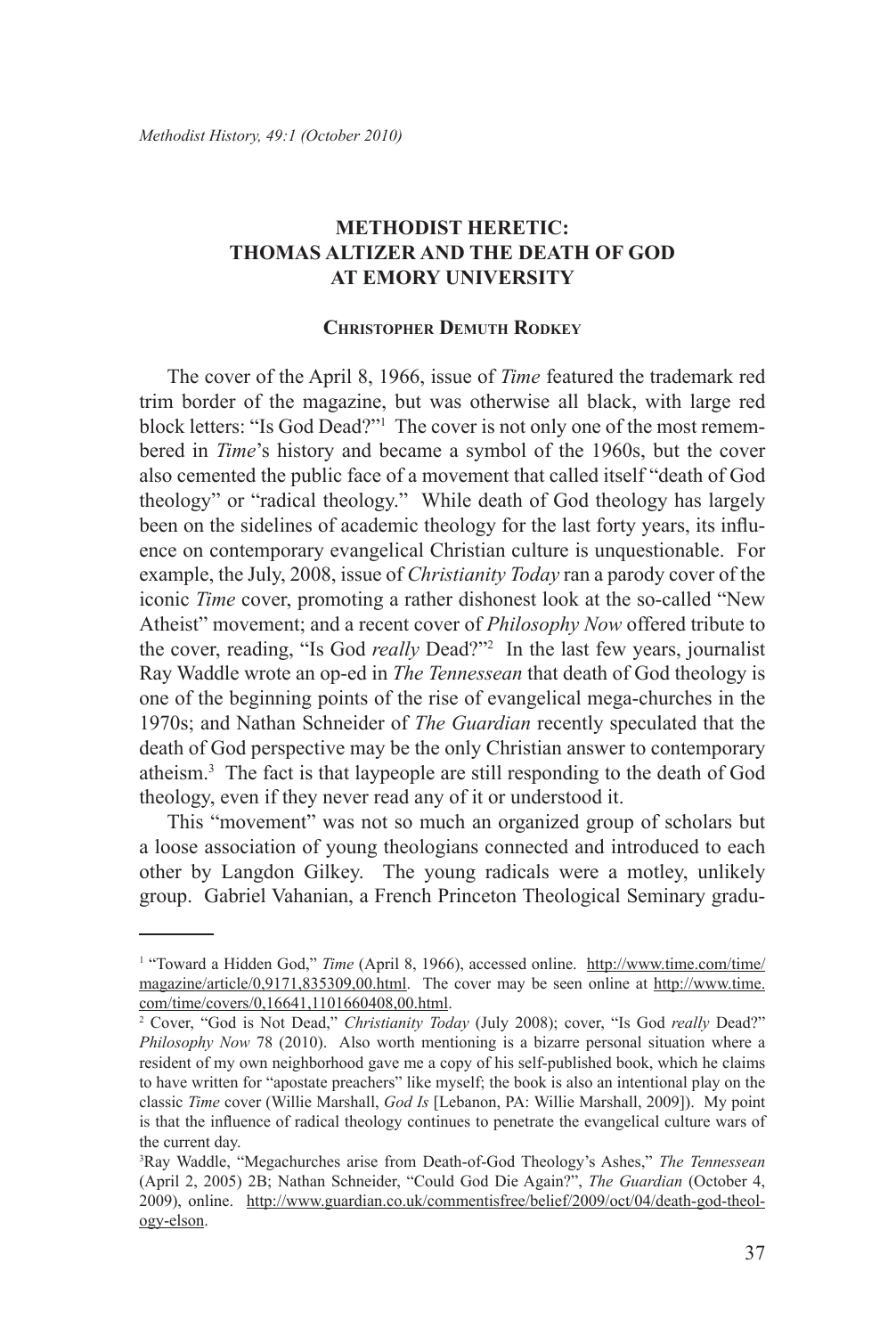ate, wrote a book titled *The Death of God* in 1961, and later would be centrally involved in a faculty schism at Drew University's Theological School. William Hamilton, a Baptist minister, wrote an early death of God theology manifesto, *The New Essence of Christianity*, while working at Colgate Rochester Divinity School. Paul M. Van Buren, an Episcopal priest, was a student of Karl Barth and was heavily influenced by analytic philosophy. Rabbi Richard Rubenstein, then a campus minister in Pittsburgh, published the now-classic *After Auschwitz*, which spoke of the "death of God" in the Nazi Shoah. Rubenstein would later become the President of the University of Bridgeport.

It was, however, Thomas J. J. Altizer who would become the "star" of this loose association. Altizer spoke to the press; he was interviewed for television, radio, and magazines; and he even made an appearance on *The Merv Griffin Show.* Altizer, a descendent of Stonewall Jackson (that's the "J. J" in his name), spoke with the vivacity and exuberance of a Southern preacher, dressed in outlandish suits, and loved to say "God is Dead."

Altizer is a precarious figure in Christian theology. Although he graduated with both the M.A. and Ph.D. from the University of Chicago's Divinity School, his doctorate was in the history of religions, not in theology. Raised in a nominally religious Episcopal home, Altizer was denied candidacy for ordination by the Episcopal Church on the grounds of failing the psychological exams for the priesthood, while serving as a lay minister at a multi-racial Episcopal mission on the south side of Chicago.

After graduating from the University of Chicago, Altizer first worked at Wabash College and then continued to work at Emory University, a Methodist-related undergraduate college. There he began writing and lecturing on "the death of God." The death of God was not just a Nietzschean sign of the times or a call for atheism—as it was for the other death of God theologians—but for Altizer the death of God is a central theological concept which operates as the primary religious motif for the rest of his systematic theology. The concept works on several levels. To be brief: the contemporary "orthodox" Christian worships a God that has long died when the Christian speaks of a totality of being outside of space and time. That God once *was*, but no longer *is*: this God who has died is the primordial Godhead which existed before Genesis 1, and has debased and negated Godself in the act of creation and in the incarnation of Christ. The death of God in Christ on the cross is a continuation of a *coincidentia oppositorum* (coincidence of opposites), further culminating in the descent into Hell. The resurrection indicates the "total presence" and final death of transcendence into a radical immanence into human flesh.

Altizer's theology is complex; his earliest work explores the religious logic of the *coincidentia oppositorum* and turns to the *kenosis* of the incarnation of Christ as the primary Biblical example of this logic. The base heresy upon which his work rests is a denial of the immutability of Godhead, who for Altizer is continuously negating Godself and perpetually kenoting in the present through the Holy Spirit residing in human flesh. The Christological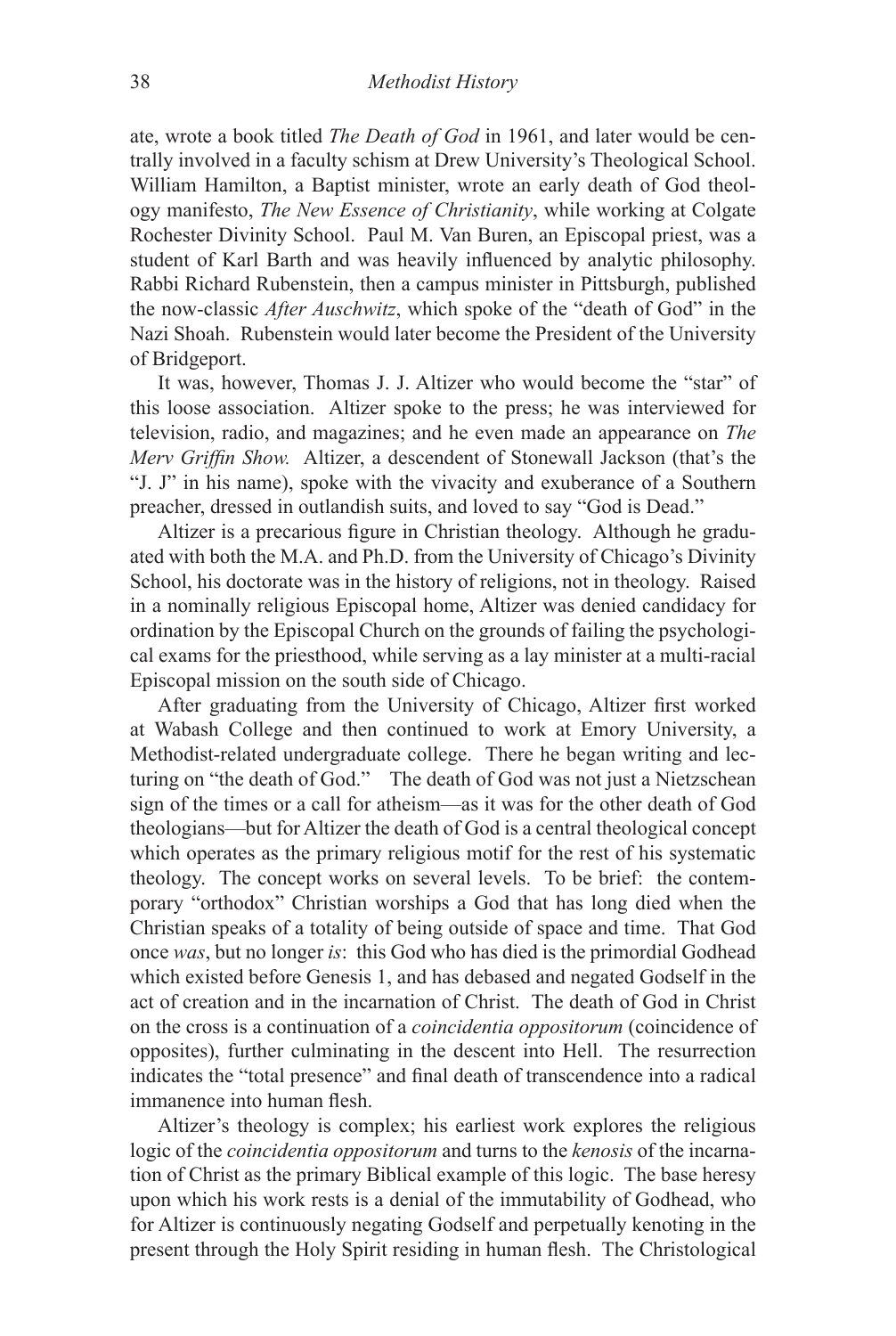innovation is rooted in Luther's doctrine of the *communicatio idiomantum*; the kenotic incarnation of Christ discloses a tremendous change for God. As such a kenotic understanding of God in history for Altizer is a God who pours Godself out completely into Christ, who is "fully God." This is to say that God *diachronally* moves in history; history itself is an apocalyptic pouring out of God; and God dies throughout history, with a particular emptying out of transcendence into the person of Christ.

All of this was enough to confuse, baffle, and offend the members of The Methodist Church, who were financially supporting Emory University. In the middle of a major (\$25 million) capital drive, a young theologian being called a "heretic" from outside brought a mixture of publicity for Emory. On one hand, to defend academic freedom would raise Emory's profile as a church-related institution committed to the highest academic standards. On the other, Emory was, at the time, largely dependent upon denominational and alumni support—and many of Emory's graduates filled pulpits throughout the southern U.S. Beyond this, the painful dissociation of Vanderbilt University from The Methodist Episcopal Church was also in recent memory; Emory had since become the one of the premier Methodist institutions of higher learning in the southeast. There is some evidence that Emory ultimately gained more financial support by supporting Altizer.<sup>4</sup> Earl Alluisi, a Professor of Psychology at the University of Louisville, wrote in 1965 that given Emory's refusal to fire Altizer, "Emory University cannot help but remain a great university."5

## **First Wave of Criticism: Fall 1965**

All of the correspondence from angry Methodists and others is archived in the Special Collections of Syracuse University. Altizer's profile gained attention when a short article on the Death of God theologians ran in the October 22, 1965, issue of *Time*, which introduced the death of God theologians to a national audience.<sup>6</sup> H. J. Burkett, the District Superintendent of the Jackson District in Jackson, Tennessee, wrote in a letter in an immediate response, "If God is dead, as you state, are we to continue to ask people to join a church that requires people . . . to support a seminary where one of the professors is teaching that 'God is dead?'"7 In the same month David Clyburn, Pastor of Epworth Memorial Church, Rock Hill, South Carolina, wrote to Altizer, "So far as I am concerned, I don't know who I am going to

<sup>4</sup> Norman Smith, Memo, Nov. 15, 1965; George Page, Letter to Sanford Atwood, Nov. 19, 1965. Thomas Altizer Papers, Special Collections Research Center, Syracuse University Library.

<sup>&</sup>lt;sup>5</sup> Earl Alluisi, Letter to Thomas Altizer, Nov. 17, 1965. Thomas Altizer Papers, Special Collections Research Center, Syracuse University Library.

<sup>&</sup>lt;sup>6</sup> "The 'God is Dead' Movement," *Time* (Oct.22, 1965), accessed online. http://www.time. com/time/magazine/article/0,9171,941410-2,00.html.

<sup>7</sup> H. J. Burkett, Letter to Thomas Altizer, Nov. 5, 1965. Thomas Altizer Papers, Special Collections Research Center, Syracuse University Library.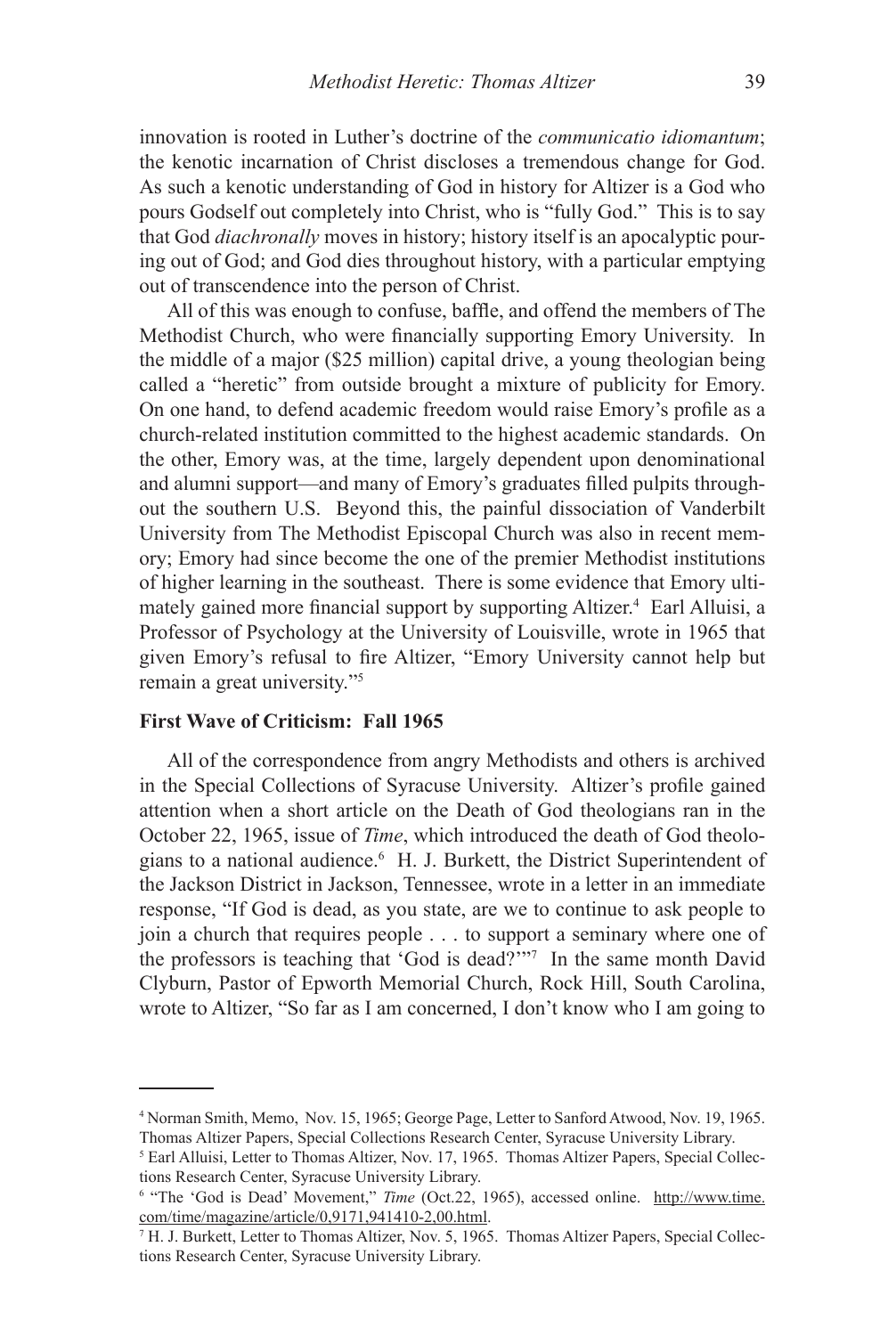miss more, God or Paul Tillich."8 The following month, in December, 1965, Harold Steinbach, Pastor of First Methodist Church in Goodland, Kansas, wrote:

Please give me some pointers on how to make your systematic theology relevant during the Advent Season. For some reason your "God is Dead" movement seems somewhat lifeless amidst the singing of Christmas Carols, the story of a manger, the shepherds, the angels, and a Baby.

I seem to have a problem knowing what to do with the Son of a dead God. If you can get us through Christmas with this theology I will need some further help in order to make Easter meaningful for my congregation. Please give me some words of hope which I can share with the parishioners who face death, bereavement, illness, loneliness and unfaithfulness on the part of a husband or wife.<sup>9</sup>

While this response may be as honest as it is flippant, Steinbach suggests not only a misunderstanding of Altizer's theology (especially since the Incarnation of Christ is a primary emphasis of the death of God for Altizer) but also a need to have a practical aspect to theology. John Leonard, who identified himself as the "President of the Disciples Class of First Methodist Church in Pasadena, Texas," wrote to Altizer, asking for more information, and specifically whether "you see this idea as one which will be or can bee [sic] accepted by Christians of the Methodist church."<sup>10</sup>

Feeling powerless and publicly embarrassed that their flagship southern university had become a hotbed of religious radicalism, many Methodists wrote to tell Altizer, accusing him of hypocrisy for working at a Methodistrelated institution. William Sprinks of Thomasville Methodist Church in Thomasville, Alabama, wrote to John Stephens, the Dean of Emory College, not only asking for a plain-English explanation of Altizer's theology, but also:

Be assured we are for academic freedom, and we are not opposed to challenging young people with new ideas and to develope [*sic*] a faith of their own, but along with it we would stress academic responsibility toward our youth relative to the Christian faith in a Methodist-related institution. We also feel the necessity of a clarification in layman's terminology as to what Dr. Altizer means by this "philosophy" that "God is dead."<sup>11</sup>

Conversely, Altizer received numerous invitations to speak at Methodist churches, both to explain himself and also in honor and interest of his theological work. Gerald Harris, pastor of Centenary Methodist Church in Elmira, New York, wrote to Altizer that "So much of what you believe is absolute fact if not yet confessed by most Christians," concluding, "[k]eep

<sup>8</sup> David Clyburn, Letter to Thomas Altizer, Nov. 11, 1965. Thomas Altizer Papers, Special Collections Research Center, Syracuse University Library.

<sup>9</sup> Harold Steinbach, Letter to Thomas Altizer, Dec. 9, 1965. Thomas Altizer Papers, Special Collections Research Center, Syracuse University Library.

<sup>&</sup>lt;sup>10</sup> John Leonard, Letter to Thomas Altizer, Nov. 17, 1965. Thomas Altizer Papers, Special Collections Research Center, Syracuse University Library.

<sup>11</sup> William Sprinks, Letter to John Stephens, Nov. 21, 1965. Thomas Altizer Papers, Special Collections Research Center, Syracuse University Library.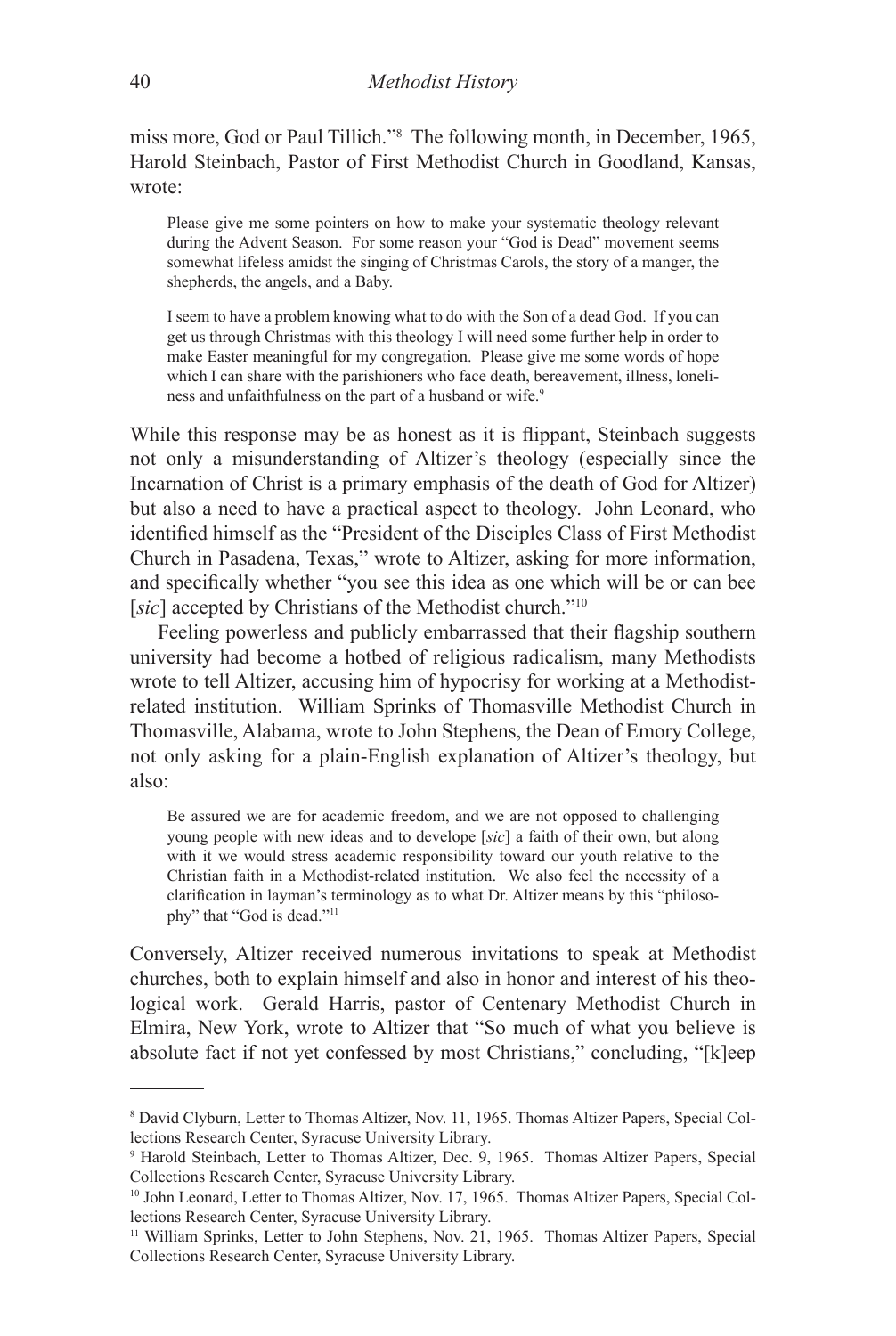up the good work."12 J. Spurgeon McCart of Washington Pike Methodist Church in Knoxville, Tennessee, even wrote to Altizer that his ideas do not go far enough and are not radical enough.13

About the same time as the first *Time* story broke, Altizer wrote a short article in the pages of *The Christian Advocate*, which put forward the basic tenets of his theology.14 Methodists responded in large numbers to the editors. J. L. Hartz of the Methodist Church in Clinton, MO, wrote that if he accepted Altizer's new theological ideas "there wouldn't be any church here where I am pastor," and that in the pastoral appointment listings for the year his name would be read by his Bishop as "without appointment."<sup>15</sup> Robert Crenshaw of Melrose Methodist Church in Oakland, California, wrote that what the church needs is not a new theology, but one that rejects theology in place of a church that does not "equate the voice of the churches with the voice of God<sup>"16</sup>

In its November 18, 1965, issue, the editors of the *Christian Advocate* came out in support of Altizer. More letters followed. "I find it in poor taste for a publication of The Methodist Church to imply agreement with a view that pictures the basis of our faith to be invalid or dead," wrote John Pappas of Camp Springs, Maryland, who chastised the editors for taking seriously "the 'off beat' or 'tiny' far left."17 Claude Thompson, a professor at Emory University wrote:

I'm a bit puzzled over all this fuss about *The Death of God . . .* for these reasons:

1. It is not new. This old idea has been tried and found wanting in religious dialogue in the past.

2. It is not intelligible. Anyone can contrive his own view of God and cry "dead" without ever coming to grips with the Christian God at all.

3. It is not theology. It may be philosophy, but by definition it is only speculation—a negative, meaningless assertion.

4. It is not Christian. Within Christendom God is variously understood. To say "God is dead" is to repudiate the total Christian revelation and history.

5. It is not surprising. Since Altizer has publicly confessed that he is an atheist (in the writer's presence), it would be surprising if he believed in God at all, let alone God alive. Doesn't he mean that *for him* God *is* dead.

6. It is not the view at Emory. Lest anyone panic, Emory is not a nesting ground for atheism. We have our share of unbelievers, but their noise is entirely out of proportion to their number or significance . . . . I strongly dissent from Altizer.<sup>18</sup>

<sup>&</sup>lt;sup>12</sup> Gerald Harris, Letter to Thomas Altizer, Nov. 19, 1965. Thomas Altizer Papers, Special Collections Research Center, Syracuse University Library.

<sup>13</sup> Spurgeon McCart, Letter to Thomas Altizer, Nov. 18, 1965. Thomas Altizer Papers, Special Collections Research Center, Syracuse University Library.

<sup>14</sup> Thomas Altizer, "The Death of God," *Christian Advocate* (Oct. 7, 1965), 9.

<sup>15</sup> J. Hartz, Letter to the Editor, *Christian Advocate* (Dec. 2, 1965), 13.

<sup>16</sup> Robert Crenshaw, Letter to the Editor, *Christian Advocate* (Dec. 2, 1965), 13.

<sup>17</sup> John Pappas, Letter to the Editor, *Christian Advocate* (Jan. 13, 1966), 5.

<sup>18</sup> Claude Thompson, Letter to the Editor, *Christian Advocate* (Jan. 13, 1966), 5-6.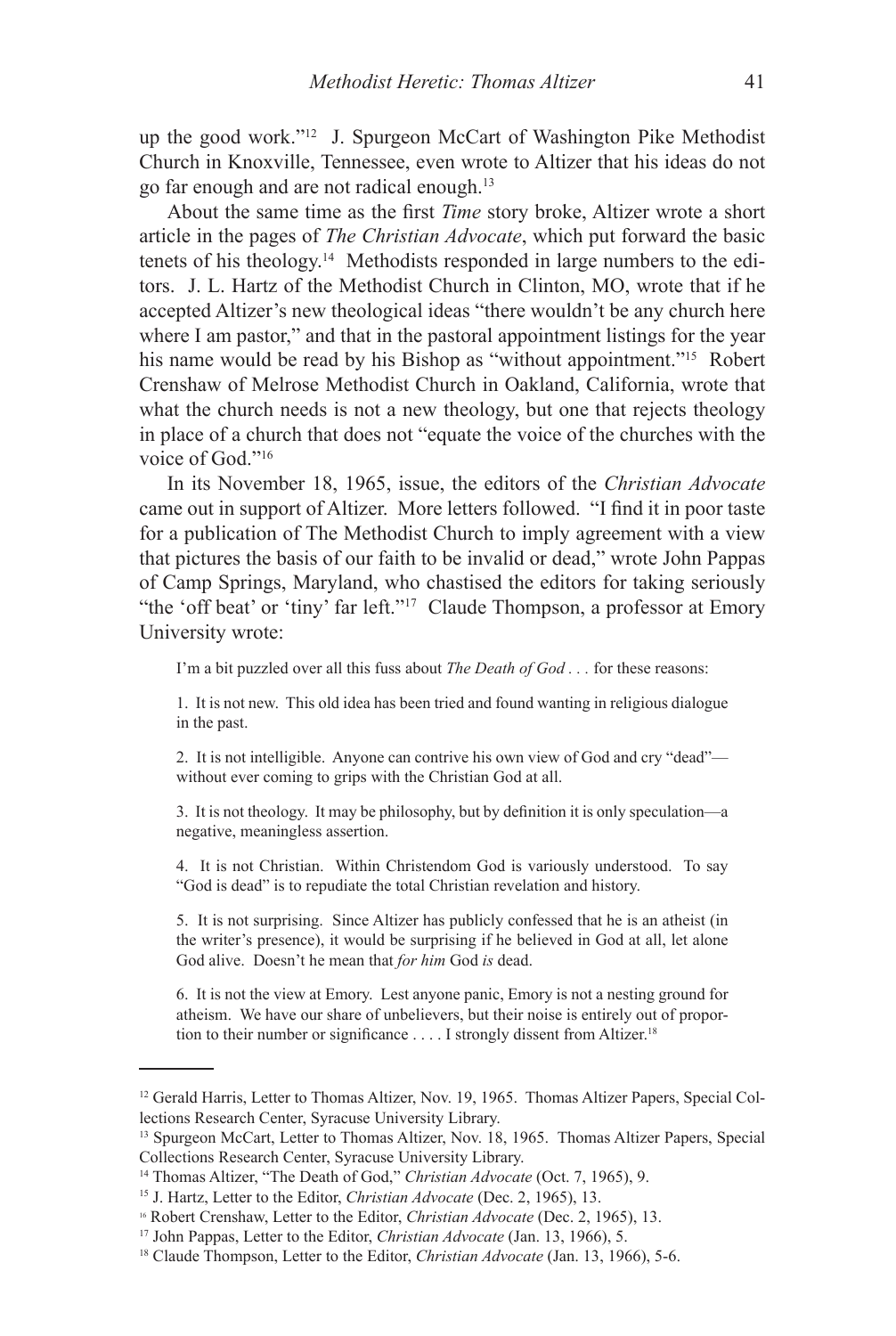Thompson also cited a letter of dissent from Altizer signed by 25 faculty members at Emory. Clearly irritated and misunderstanding Altizer—whose theology is anything but atheistic in the sense of a denial of God's existence—Thompson's letter indicated a looming sense of crisis among Emory's religious (and financial) support. The following week's *Christian Advocate* ran a letter by G. Paul Phillips, Associate Minister of Fairmont Methodist Church in Raleigh, North Carolina, saying that "[t]he *reaction* to Dr. Altizer witnesses, in many instances, to a decline of [a] responsible, reflective community among both the clergy and the laity."<sup>19</sup>

Thompson's letter in *The Christian Advocate* was reprinted and quoted widely as an authoritative response to Altizer. In the Syracuse Altizer archive is a church bulletin from an unknown "First Methodist Church" quoting Thompson's letter, sent to Altizer by the Atlanta attorney T. Emory Daniel, with a handwritten note from Daniel: "Thought you would be interested in this. These people surely do get nervous."20 Thompson was clearly offended by Altizer's ideas, having also written a letter to the editor of *Time*, calling Altizer's theology "a theological oddity," "a perversion," "a repudiation of the Gospel," and "adrift in a sea of speculative atheistic confusion."21 The same month, Emory trustee William Bowdoin was quoted in the *Palo Alto Times* saying that Altizer is "an irresponsible individual" and "I wish he'd leave promptly."22

#### **Second Wave of Criticism: Winter 1966**

In early 1966, the College of Bishops of the Southeastern Jurisdiction of the of The Methodist Church passed a statement against Altizer's theology in frustration that they had lost control of their influence on Emory; the statement was published on February 2, 1966, in *The Mississippi Methodist Advocate.* In response to the notion that "God is dead," the Bishops wrote that "[s]uch declarations are pure fantasy, unsupported by any responsible, scientific or theological knowledge, and contradicted by the long experience of man on the earth and by the unnumbered millions who in the present know the Almighty as the living God." While upholding the principle of academic freedom, the Bishops also invoked the clichéd "[f]reedom requires responsibility" and questioned the morality of a professor who disagrees with church doctrine and voluntarily remains employed by a church institution. The statement concluded with general support of Emory's administration and its

<sup>19</sup> G. Phillips, Letter to the Editor, *Christian Advocate* (Jan. 27, 1966), 6.

<sup>20</sup> T. Daniel, Handwritten note on Church bulletin, 1966, Thomas Altizer Papers, Special Collections Research Center, Syracuse University Library.

<sup>21</sup> Claude Thompson, Letter to the Editor, *Time* (Nov. 19, 1965), accessed online. http://www. time.com/time/printout/0,8816,834609,00.html.

<sup>22</sup> William Bowdoin, in *Palo Alto Times* (Jan. 8, 1966), Thomas Altizer Papers, Special Collections Research Center, Syracuse University Library.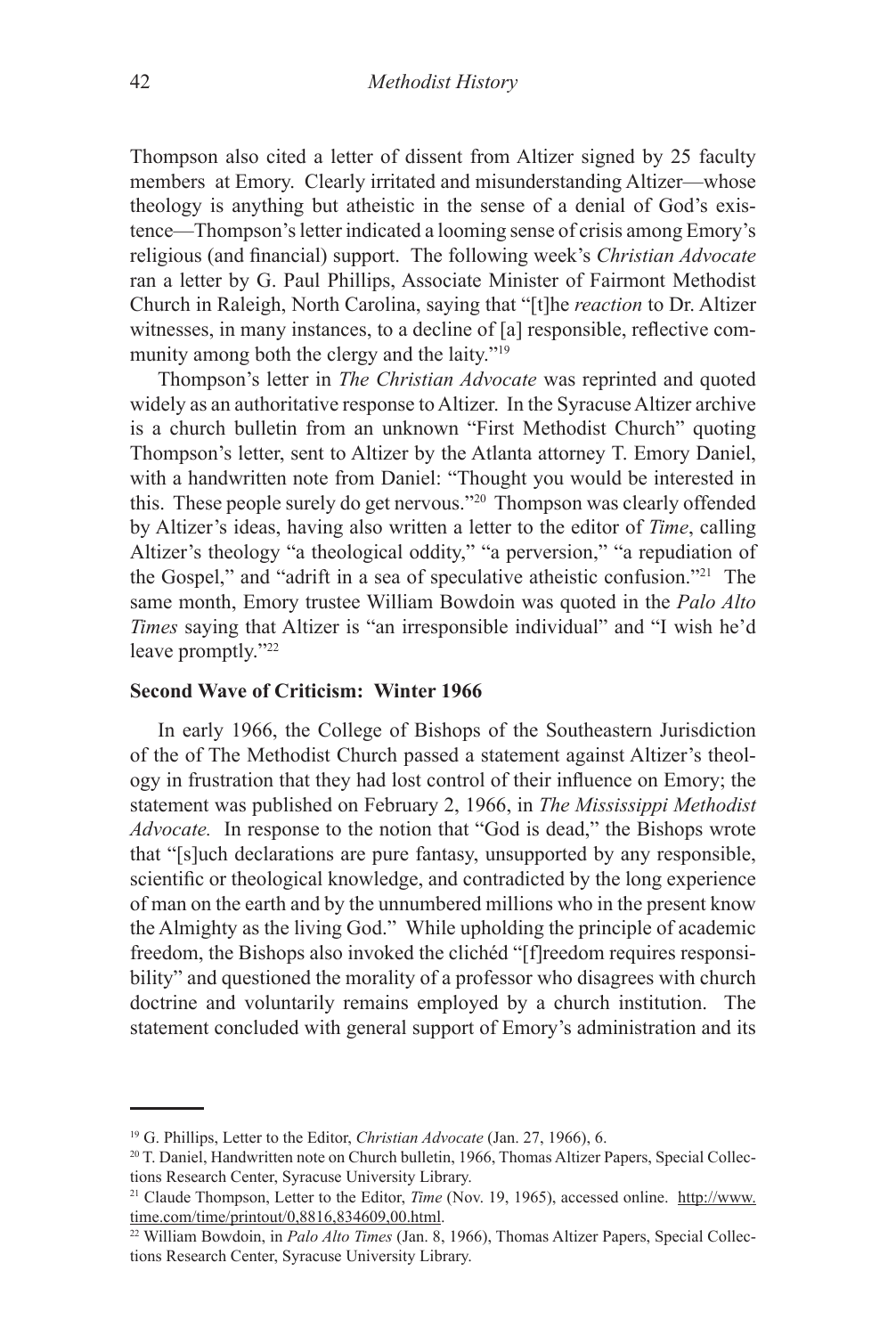ties to the Church<sup>23</sup>

The Bishops' statement did not take seriously Altizer's theology but made clear that anything that sounded like it was contrary doctrine to The Methodist Church. The statement itself resembles a document composed to appease its constituents: the Bishops had to make a uniform statement about Altizer. By February, it may have appeared to the public that it was time to move on from the Altizer issue. But by declaring heretical Altizer's theology, Altizer was again newsworthy.

Consequently, the death of God theology once again found itself on a national platform in a news story for the CBS evening news just a few days later, on February 7, 1966. Letters from Methodists were immediately sent to Altizer. Several letters were again flippant or sarcastic, including a greeting card, "With sympathy in the Loss of your Father."24 Thomas Osborn of Centralia, Illinois, wrote:

One of the most outstanding preachers in the Methodist Church today, Dr. John R. Church, said in an article that he was not surprised your God was dead—the kind of a God you have been proclaiming has been sick a long time. The bible says (of course I realize you don't believe the bible so it does little good to quote it), however the bible says "Try the spirits and see whether they be of God" and I had a good chance to do that last night on television during the interview the newsman had with you. You could tell by your expression and even the look on your face and in your eyes there was something amiss—I believe it was demon possession.

Again, I say, I am so sorry that someone so high up in the Methodist Church has any thing to do with such an ungodly and damning doctrine. As the newsman said, it gives comfort to those who are trying to avoid God, which of course is impossible, and will do much harm for the short time—and I do believe that it will be a short time that this nonsense is being carried on.<sup>25</sup>

Clearly, the emotion being conveyed by this letter is an abject offense, that Altizer's theology is anathema to any sense of traditional Christian thinking. Other letters sent to Altizer during this time indicate that some Methodists understood Altizer to be speaking *on behalf* of Methodists and *to* Methodists *about* Methodism.26

The "Circle No. 1" of Methodist women at Marks Methodist Church, Marks, Mississippi, wrote to Altizer, in all italics:

*God is not dead. Your faith is dead. You are like the noisy, alarmist, little hen in the familiar old nursery story, Henny-Penny, who went about cackling that the world was falling because she felt a little piece of it fall on her tail. It's a question of point-of-view. In twentieth-century idom, "THINK BIG!" When you cry to the* 

<sup>23 &</sup>quot;Statement of the College of Bishops, Southeastern Jurisdiction," *The Mississippi Methodist Advocate* ns 19.17 (Feb. 2, 1966), 6.

<sup>24</sup> A. B. Currier, card to Thomas Altizer, February 8, 1966. Thomas Altizer Papers, Special Collections Research Center, Syracuse University Library.

<sup>25</sup> Thomas Osborn, letter to Thomas Altizer, February 8, 1966. Thomas Altizer Papers, Special Collections Research Center, Syracuse University Library.

<sup>26</sup> For example: Douglas Byrd, letter to Thomas Altizer, December 19, 1966; Richard McCabe, letter to Thomas Altizer, Feb. 9, 1966. Thomas Altizer Papers, Special Collections Research Center, Syracuse University Library.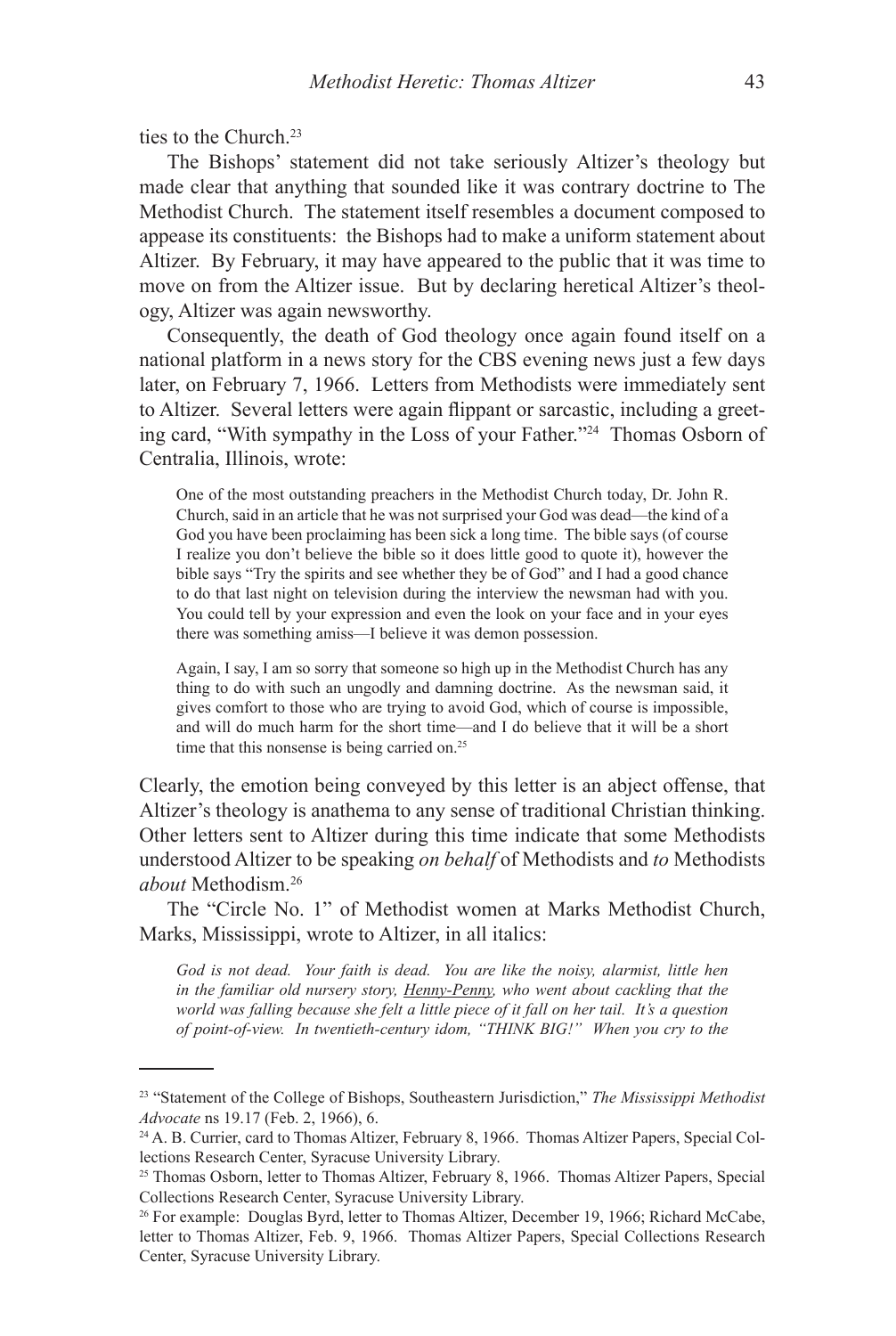## 44 *Methodist History*

*newspapers that, "God is dead," you should cry instead, "I do not believe!" One more noisy man has lost his faith or never had any. Nothing more has happened: Do not sound the alarm.*

Suddenly the ladies' Circle's tone of the letter changes:

*We feel that you are very unrealistic to try to take twentieth-century atheistic philosophy and convert it into theology. Would it not be more realistic for you to move to the Philosophy Department? And would it not be more realistic, too, for you to proclaim, "Paul Tillich is dead, and I am going to attempt to replace him and God with myself?"<sup>27</sup>*

This letter is interesting for a few reasons. Not only is it clear that Altizer did not communicate well that his theology is not an atheism but a new way of thinking about God, even if it is a rejection of the traditional models of God. Beyond this, Altizer's thinking might be tolerable if it were taught from the philosophy department, that there should be something uniquely Methodist about teaching religion at a Methodist college.

Jim Waits, a young Methodist minister serving as an associate pastor at the newly-merged Grace United Methodist in Blue Island, Illinois, while pursuing doctoral work at the University of Chicago, published a sermon during the same week on the death of God theology in *The Mississippi Methodist Advocate.* Waits clearly understood Altizer's theology, even if he disagreed with it, but used Altizer's ideas as a springboard to ask not *whether* God is dead but rather *which* God is dead. Waits concludes with a meditation on apophatic theology as the theology of the "living God," that "God can die in many ways," *whither* God's death *in us*, he preached, "is the question."28 Waits would later become Dean of Emory's Candler School of Theology from 1978-1991. Dow Kirkpatrick of First Methodist in Evanston, Illinois, would offer a similar sermon: "Whatever the radical theologians mean, I say, the God which is worshiped so broadly these days, especially during Christmas, needs killing. The greatest affirmation faith can make is to declare to our time that he is dead."29

## **Third Wave of Criticism: Spring, 1966**

The *Time* cover story of April 8, 1966, continued the Altizer controversy among Methodists, but by now Altizer was famous outside of ecclesiastical circles. Just two weeks before this infamous issue, *Time* ran a story on the 100<sup>th</sup> anniversary of the University of Chicago, describing Swift Hall Library as the location of Altizer's discovery of the death of God, and in the very next sentence mentioned that Methodists are the dominant denomi-

<sup>27</sup> Circle No. 1, WSCS, The Marks Methodist Church (Marks, Mississippi), letter to Thomas Altizer, January 17, 1966. Thomas Altizer Papers, Special Collections Research Center, Syracuse University Library.

<sup>28</sup> Jim Waits, "An Inquiry into the Death of God," *The Mississippi Methodist Advocate* ns 19.8 (Feb. 9, 1966): 6-7.

<sup>29</sup> Dow Kirkpatrick, "A Sermon on the Death of God," *Christian Advocate* ns (Feb. 24, 1966) 12.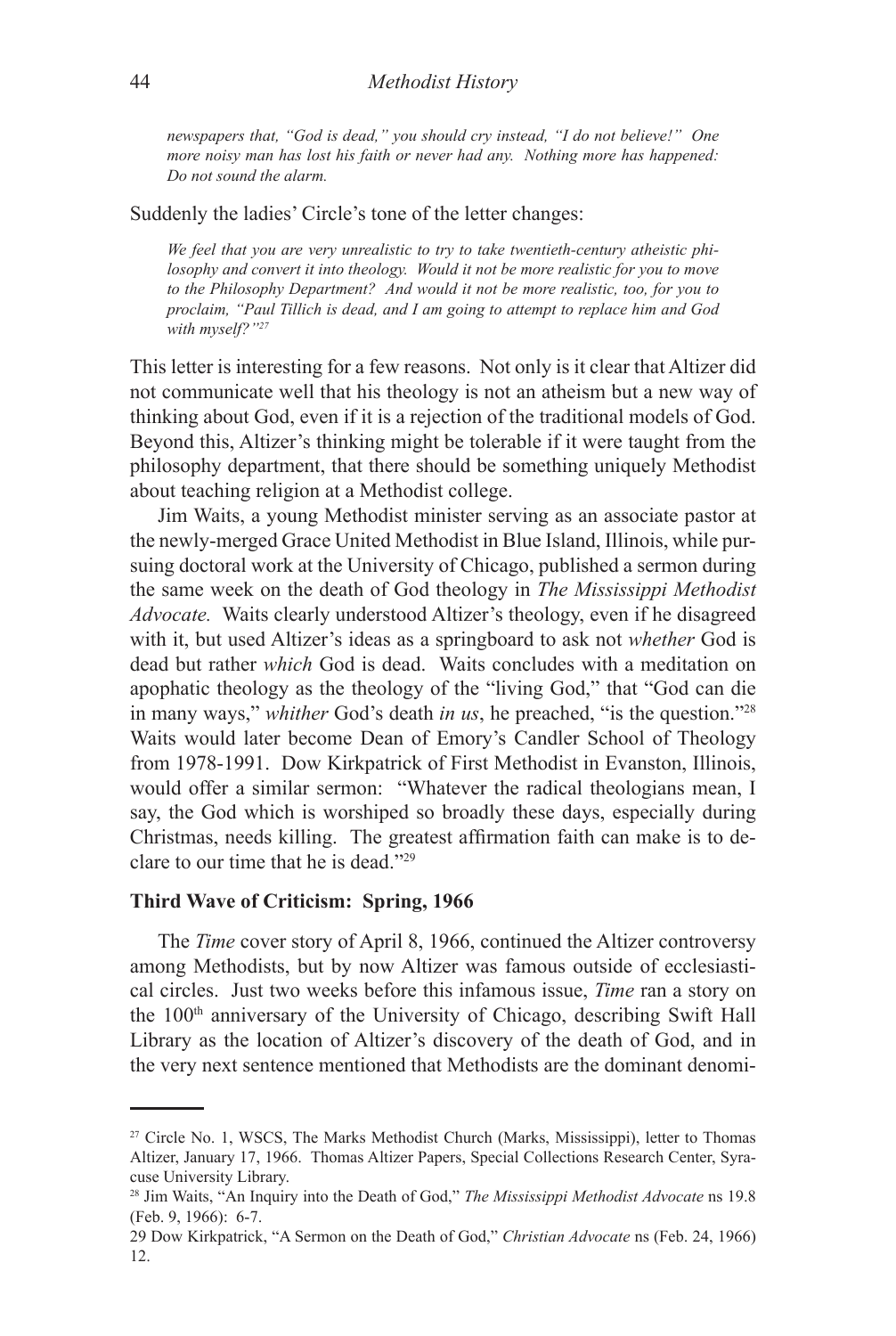nation represented at the University's Divinity School.<sup>30</sup> Altizer's personal life became of interest—the May, 1966, issue of *The Episcopalian* described Altizer baptizing his son, who was born prematurely "as provided for in the Book of Common Prayer."31 District Superintendants, countless pastors, Chairs of church boards, sent numerous letters and resolutions to Altizer requesting that he leave Emory University. Theosophical Societies even felt the need to respond publicly to Altizer's ideas.<sup>32</sup> James Bales, an evangelical professor at Harding College (Searcy, Arkansas) wrote to Altizer numerous letters requesting a public debate, which Altizer initially refused.33 Countless pastors then jointly sent a 40-foot telegram to Altizer demanding a debate, claiming that Bales had not read his books. A debate was eventually scheduled but was then canceled. Altizer would later debate evangelist and apologist John Montgomery at the University of Chicago, published as *The Altizer-Montgomery Debate* (1967), and was scheduled to debate Billy Graham on national television, but Graham stepped out of the debate at the last minute.

Within a year, however, the controversy had died down. A friendly letter to Altizer from David Parke, minister at the Unitarian Church in Germantown, Pennsylvania, refers to a "self-imposed ban on preaching"; Altizer had cooled down his rhetoric and less attention came.34 William Cannon, who would later be elected Bishop and an ardent supporter of Altizer at Emory, wrote a letter to Altizer that "there is a great deal more awkwardness about your position in the University than appears on the surface":

a. There are colleagues here . . . who are not as protected as you.

b. On quite other grounds, the one difficult position for Mr. Atwood as President of Emory is his relation to the Methodist Church. It appears to me that in view of the support you have received from him, it is appropriate to try to present your views in such a way that they will not at this time intensify the pull between him and the church.

c. In this connection, it seems to me that public controversy with extreme conservatives is not likely to be helpful. [This] can and will stir up the church.

d. Quite apart from this specific situation, I do not know whether you realize the extent to which the administrative machinery of the University has been occupied with the "Altizer question." It is problematical how long this can and, for that matter, ought to continue . . . .

<sup>30 &</sup>quot;Chicago at 100," *Time* (25. March 1966), accessed online. http://www.time.com/time/magazine/article/0,9171,842555,00.html

<sup>31 &</sup>quot;Rumors are Flying," *The Episcopalian* (May 1966), 38-39. Thomas Altizer Papers, Special Collections Research Center, Syracuse University Library.

<sup>32</sup> Richard Sattleberg, "Is God Dead? A Theosophical Reply," *The Canadian Theosophist* (May-June 1966): 28-30. Thomas Altizer Papers, Special Collections Research Center, Syracuse University Library.

<sup>33</sup> James Bales, Letters and telegram to Thomas Altizer, 1965. Thomas Altizer Papers, Special Collections Research Center, Syracuse University Library.

<sup>34</sup> David Parke, Letter to Thomas Altizer, Jan. 11, 1968. Thomas Altizer Papers, Special Collections Research Center, Syracuse University Library.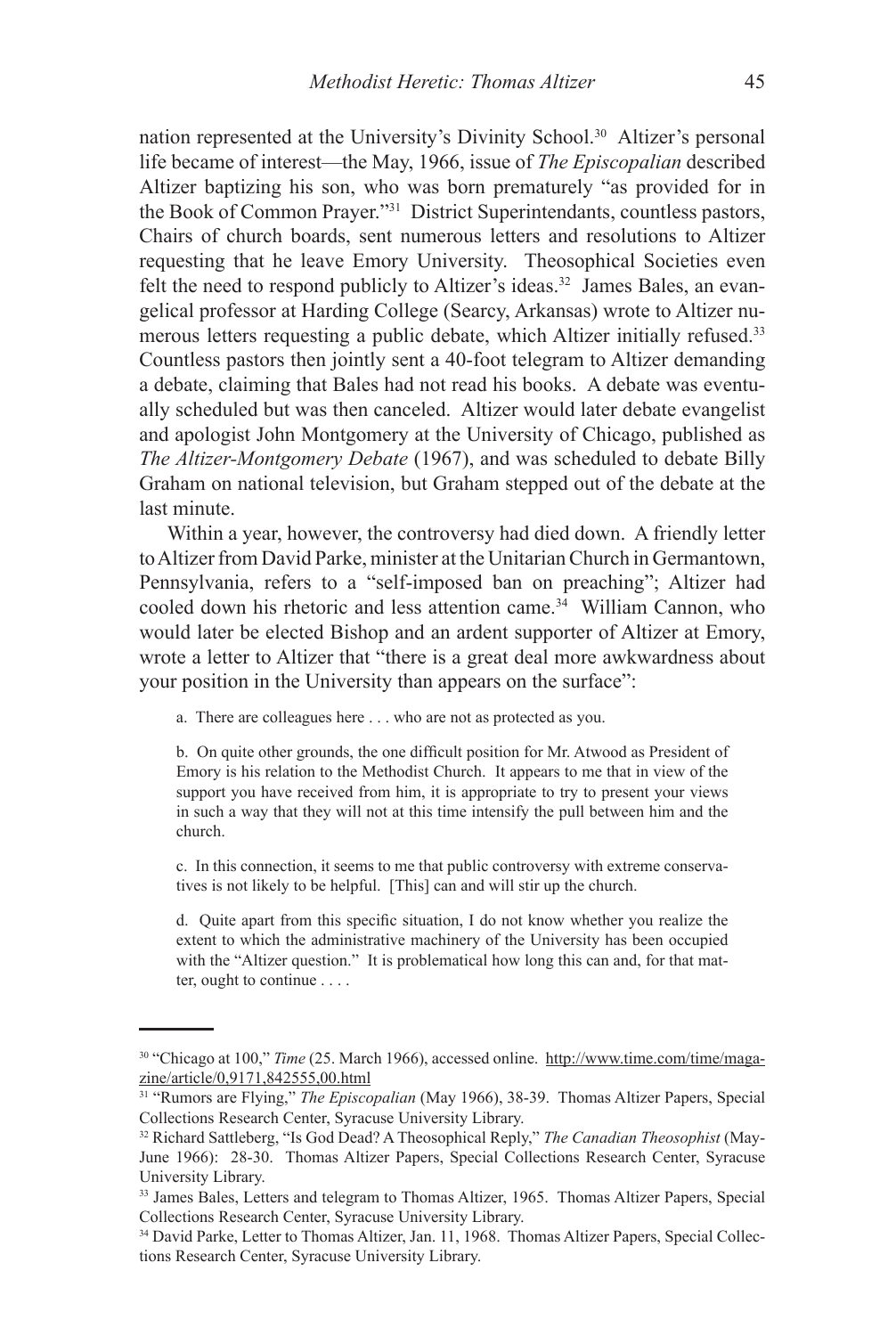e. Many people . . . have spoken up for your academic freedom . . . . It is harder for such people to defend you if you move out to a wider public.

f. As you can see [from recent publications], you are easy to misinterpret when you appear in the news.

g. Personally I am concerned that when your book appears, this will be regarded as an academic event.

The final point referred to Altizer's following book, *The Gospel of Christian Atheism*, published later that year. Cannon concludes, "[t]hese remarks are simply a personal reaction."35 *The Gospel of Christian Atheism* was an event, but few actually read and understood Altizer's ideas. The following year, in 1967, Altizer admitted in an interview for a regional magazine: "Today I'm no longer the bad boy of theology. Today I feel like the invisible man."36 The "death of God" came and went as a national headline; few understood what Altizer was really saying, and now even less people even acknowledged that it had happened.

Between semesters of that academic year, another article appeared in *Time* discussing the new field of religion and literature, Altizer is named as one of the few professors in the U.S. who is teaching this new subject to undergraduate students. In that coming spring semester, the magazine reported that Altizer "will lecture on the artistic expression of nihilism, concentrating on Baudelaire, Kazantzakis and Nietzsche" at "the Methodists' Emory University"—even Altizer's syllabi had become newsworthy on a national level.37 At the end of that academic year, however, Altizer announced his departure from Emory for a position in the English department at SUNY-Stony Brook. Altizer left on good terms with the undergraduate college of Emory University, but his presence made divisions among the faculty at Candler School of Theology more acute. W. Paul Jones, a philosophical theologian at Saint Paul School of Theology, wrote in a letter to Altizer that "[y]ou have certainly failed to receive any support from the theological seminary at Emory." Continuing, "if your change of jobs and vocational positions is the result of pressures on you as a theologian, I am deeply disturbed."38

At the end of the academic year, in July, 1968, the Southeastern Jurisdictional Conference met at Lake Junaluska, North Carolina, and unanimously passed a "Petition Regarding Church Literature," resolving "that all Church-schools and Seminaries be asked to hire only those whose teachings will be (at least) friendly to the theology that is known as Wesleyan." The document continues, "[t]o be open-minded and tolerant is one thing, but to

<sup>35</sup> William Cannon, Letter to Thomas Altizer, Feb. 28, 1966. Thomas Altizer Papers, Special Collections Research Center, Syracuse University Library. Cf. Frederick Mills, "William Ragsdale Cannon," *New Georgia Encyclopedia*, accessed online. http://www.georgiaencyclopedia. org/nge/Article.jsp?id=h-1602&hl=y.

<sup>36</sup> Betsy Fancher, "Altizer: Two Years after the Death of God," *Atlanta* 7.7 (Nov. 1967), 51.

<sup>&</sup>lt;sup>37</sup> "Literature in the Divinity School," *Time* (Dec. 22, 1967), accessed online. http://www.time. com/time/magazine/article/0,9171,899931,00.html.

<sup>38</sup> W. Jones, Letter to Thomas Altizer, Sep. 6, 1968. Thomas Altizer Papers, Special Collections Research Center, Syracuse University Library.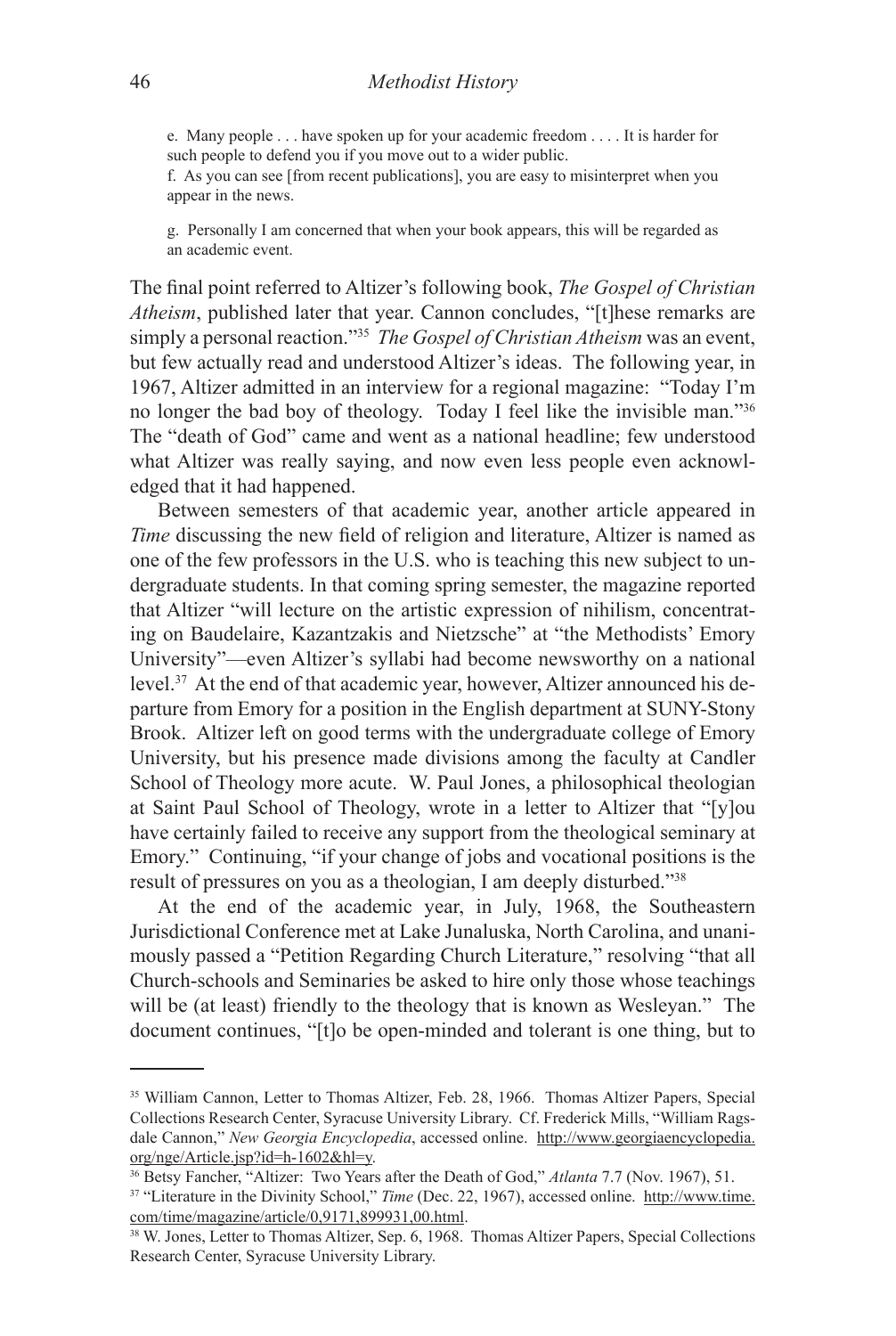hire persons to destroy what we profess to believe, under the guise of scholarship is heresy." Finally, it states: "Our people are tired of scholarship. They would now like to hear something about the Word of the Lord."39

## **Conclusions**

The controversy launched Emory into the national spotlight, even if the attention was not always welcome by the Methodists. Emory's defense of Altizer as a case of academic freedom made Emory an example of a respectable church-related national university during a time when many universities were abandoning their church connections for academic prestige and stature.40 Today Emory's alumni publications concede the Altizer 'incident' a key moment in the university's history.<sup>41</sup>

The controversy also launched a national public debate and forum on Christian theology in the electronic media that would not return until the Jeremiah Wright-Barack Obama controversy in 2008. That said, Altizer's failure to communicate his ideas to a popular audience, using the hyperbolic scholarly language of Nietzsche and Hegel, would alienate both the popular and church audiences from academic theology.

Most stunning of these is the democratic empowerment of the laity in theological conversation. The fact that local women's groups and church boards felt that they had a voice in personnel matters at the Methodist college speaks volumes about the democratic understanding of church membership. Perhaps the most significant missed opportunity was the engagement of theology with young people in the Methodist churches; instead of dialogue, declarations of heresy ended the discussion.

That being said, it is surprising how influential Altizer was on young Methodists. *Motive* magazine covered the "death of God" theologians in the manner which popular magazines cover rock stars, and the Methodist-related magazine received national attention for its humorous obituary for God.<sup>42</sup> Numerous colleges and Wesley Foundations—including Otterbein College,

<sup>39</sup> *Journal of the Eighth Session of the Southeastern Jurisdictional Conference of The United Methodist Church*, ed. W. Wilson (Baltimore: Methodist Publishing House, 1968), 259.

<sup>40</sup> See, for example, the profile of Emory's President Atwood in "On the Move in the South," *Time* (Dec. 17, 1965), accessed online. http://www.time.com/time/magazine/article/0,9171,834819,00.html.

<sup>41</sup> Paige Parvin, "The Revolutionary," *Emory Magazine* (Autumn 2006), 16-17; Gary Hauk's discussion of Altizer from *A Legacy of Heart and Mind* (Atlanta: Emory, 1999) is featured on Emory University's history website (http://emoryhistory.emory.edu/enigmas/GodIsDead.htm). See also Patrick Gray, "'God is Dead' Controversy," *The New Georgia Encyclopedia*, accessed online. http://www.georgiaencyclopedia.org/nge/Article.jsp?id=h-861.

<sup>42</sup> Anthony Towne, "God is Dead in Georgia," *Motive* 26.5 (1966), 74. Some articles on the death of God in *Motive*: Fred Hudson, "Four Meanings of the Death of God," *Motive* 26.7 (1966): 20-33; Steve Weissman, "New Left Man Meets the Dead God," *Motive* 27.4 (1967): 20- 30; Ray Karras, Reviews of *The Gospel of Christian Atheism* and *The New Apocalypse*, *Motive* (Nov. 1967): 52-54; Thomas Oden, "Radical Theology," *Motive* 28.3 (1967): 14-17; Anthony Towne, "Excerpts from the Diaries of the Late God," *Motive* 28.7 (1968): 46-48. Cf. "A Jester for Wesleyans," *Time* (Oct. 21, 1966), accessed online. http://www.time.com/time/magazine/ article/0,9171,836518,00.html.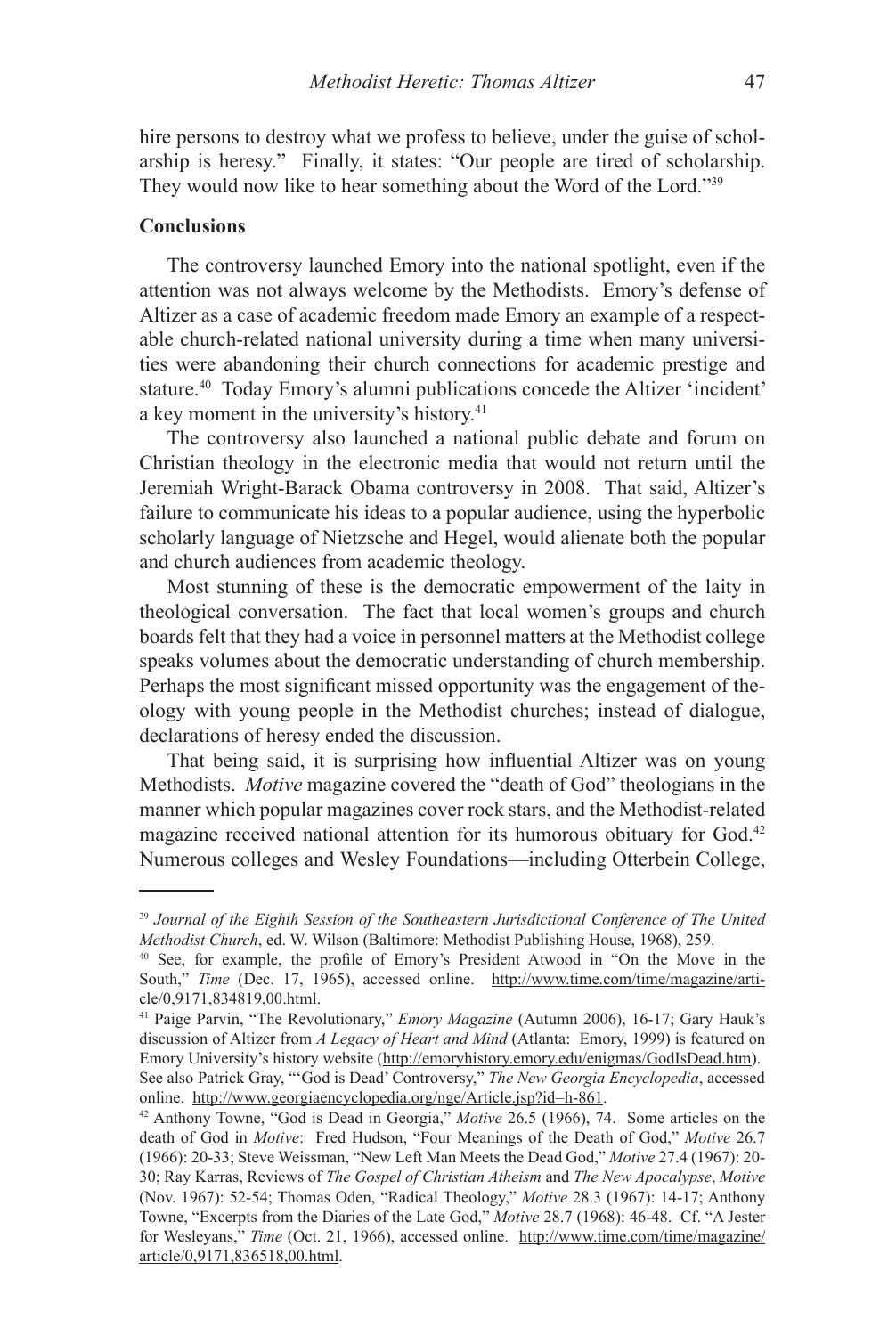Indiana University, Southwestern College (Kansas), the University of Denver, Nebraska Wesleyan University, University of Delaware, Auburn University, and the Oxford Institute on Methodist Theological Studies—invited Altizer to speak.43 Numerous letters came to Altizer from teenagers and college students asking for more information or in praise of his ideas. The Association of College and University Ministers of The Methodist Church passed a resolution (submitted by John Jordan, Edward Mack, and Sidney Tate) at their late November to early December meeting in Lincoln, Nebraska, stating that "[w]e commend those institutions which have sustained" academic freedom, calling for its "active defense by presidents, deans, trustees, and faculties as the responsibility of the church-related college or university."44 The resolution was sent to Emory President Sanford Atwood by Eugene Ranson.45 The "members of the Thirteenth Annual Undergraduate Philosophy Conference" at the University of Chattanooga passed a resolution with 27 signatures "in defense of academic freedom in the case of Dr. T. J. J. Altizer," that "Emory's actions in defense of Dr. Altizer's right to express his views reveal a sound understanding of the purposes of a university."<sup>46</sup> Emory students wrote letters to *Time*; Richard Fife wrote:

We students of Emory who deeply admire and respect Dr. Thomas Altizer are appalled at the righteous indignation provoked by your article. Throughout the South, churches have preached against this theology and condemned this man as a heretic. Those of us who know Dr. Altizer consider him a sincere Christian. The statement "God is Dead" is no longer atheistic. It implies that God once lived, and if he is no longer available to man, it is because man long ago chose to forsake God. This departure is evident in the widespread lack of morality. Those who denounce Dr. Altizer the loudest are generally those for whom God has been long dead.<sup>47</sup>

The Board of Education of The Methodist Church's 1965 *Annual Report* was perhaps the first official ecclesiastical recognition of the "death of God" movement. Instead of declaring it heretical, the Board's response was to take the theologians seriously as a renewed call for mission to understand the changing spiritual location of teenagers and young people in American society.<sup>48</sup> In an invitation for Altizer to speak, Robert Scheiler, Chaplain at

<sup>43</sup> Letters to Thomas Altizer from Max Hale (Nov. 18, 1965), Otterbein College (1966), the Wesley Foundation, Indiana University (May 25, 1966), Douglas Moore (April 12, 1966), Barbara Junceau (22. July 1966), Frederick Blumer (Sep. 24, 1966), Leland Hall (Jan. 16, 1967), Dow Kirpatrick (May 20, 1969). Thomas Altizer Papers, Special Collections Research Center, Syracuse University Library.

<sup>44 &</sup>quot;Minutes of the Biennial Seminar of the Association of College and University Ministers of The Methodist Church, November 29-December 2, 1965," GHAC/UMC Collection, Drew U.

<sup>45</sup> A copy of this is in the Thomas Altizer Papers, Special Collections Research Center, Syracuse University Library.

<sup>46</sup> The Thirteenth Annual Undergraduate Philosophy Conference, University of Chattanooga, Letter to Sanford Atwood. Thomas Altizer Papers, Special Collections Research Center, Syracuse University Library.

<sup>47</sup> Richard Fife, Letter to the Editor, *Time* (Nov. 12, 1965), accessed online. http://www.time. com/time/printout/0,8816,834535,00.html.

<sup>48</sup> *Annual Report, Board of Education, The Methodist Church, 1965* (The Methodist Church, 1965) 9.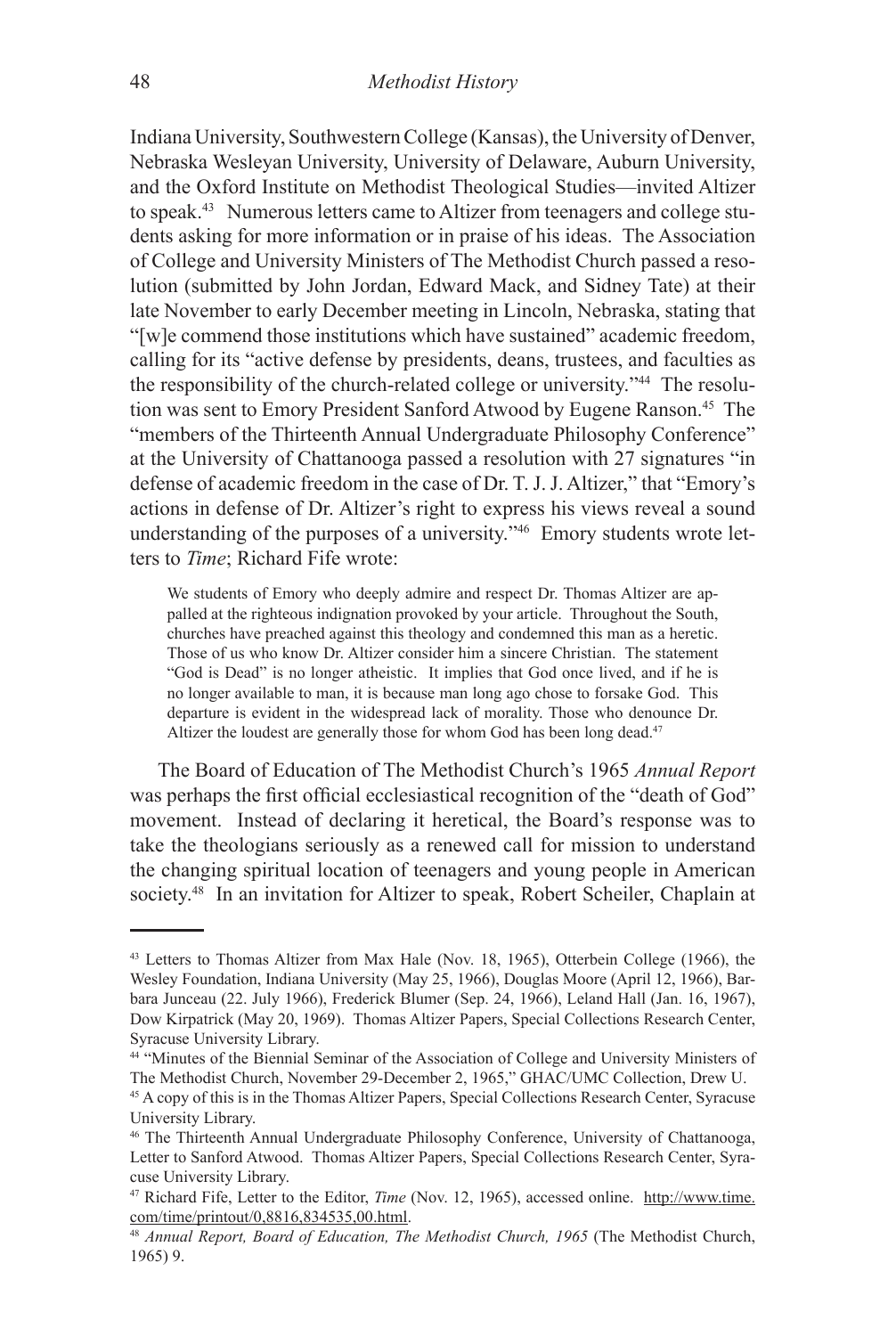Elmhurst College wrote to Altizer that "[w]e think one of the tasks of the church-related college in our day is to confront the students, faculty, and administrative members with the best contemporary theological thought and its relation to life."49 The inability of the church-related college to speak, or even theologically respond, to the death of God controversy demonstrates the generational divide that emerged in the late 1960s. The death of God theology at once coincided with this generational divide and was perhaps indicative of it.

Patrick Green, campus minister at the University of Texas' Wesley Foundation wrote to Altizer in a letter of support, "Don't let the bastards grind you down!"50 When Altizer left Emory for Stony Brook, philosophical theology largely disappeared from church-related divinity schools: interest declined and it proved to be too controversial. Even *Time* reported in a follow-up report of the death of God theology that the discussion of philosophical theology and ontology had disappeared from the popular landscape while "Thomas Altizer . . . is quietly teaching English on Long Island."51 Altizer spent the rest of his career teaching in an English department and continued to publish. The Altizer "incident" also became part of the ideological divide between "liberals" and "conservatives" in 1970s United Methodism, as it was portrayed as a key episode in Methodist seminaries' inability to effectively educate clergy in Edmund Robb's famous 1975 address to the sixth annual Good News Convocation in Lake Junaluska, North Carolina, titled "The Crisis of Theological Education in the United Methodist Church."52

Alitzer wrote of his time at Emory in his 2006 memoir, *Living the Death of God,* a revealing look behind the scenes at Emory in the 1960s. While discussing his first book, *Mircea Eliade and the Dialectic of the Sacred* (1963), Altizer describes:

It was written while I was teaching at Emory University in Atlanta, where I came under the impact of Walter Strauss, Gergor Sebba, and John Cobb, and also under the impact of the New Testament scholars William Beardslee, James Robinson, Robert Funk, Norman Perrin, and Hendrik Boers, all of whom became progressively radical while at Emory. It was as though Emory was a truly radical center, or surely it was so theologically. Such an environment would be impossible to imagine today, but that was a time of breakthrough theologically, and above all so in America, that new America which at that very time was becoming the dominant power in the world. If America was now the new Rome, we sensed that a deep destiny had been thrust upon us. Most concretely, theology had to be liberated from its deeply European ground, and this surely occurred in a uniquely American Bultmannianism, one dissolving if

<sup>49</sup> Robert Scheiler, Letter to Thomas Altizer, June 6, 1967. Thomas Altizer Papers, Special Collections Research Center, Syracuse University Library.

<sup>50</sup> Patrick Green, Letter to Thomas Altizer, Jan. 26, 1966. Thomas Altizer Papers, Special Collections Research Center, Syracuse University Library.

<sup>51 &</sup>quot;Is 'God is Dead' Dead?" *Time* (May 2, 1969), accessed online. http://www.time.com/time/ magazine/article/0,9171,900815,00.html. *Time* would also run a counterpoint to its "Is God Dead" cover on Dec. 26, 1969, with the words "Is God coming back to life?" This cover may be accessed online at http://www.time.com/time/covers/0,16641,19691226,00.html.

 $52$  Edmund Robb, "The Crisis of Theological Education in the United Methodist Church," accessed online. http://www.goodnewsmag.org/renewal/robb\_speech.htm.